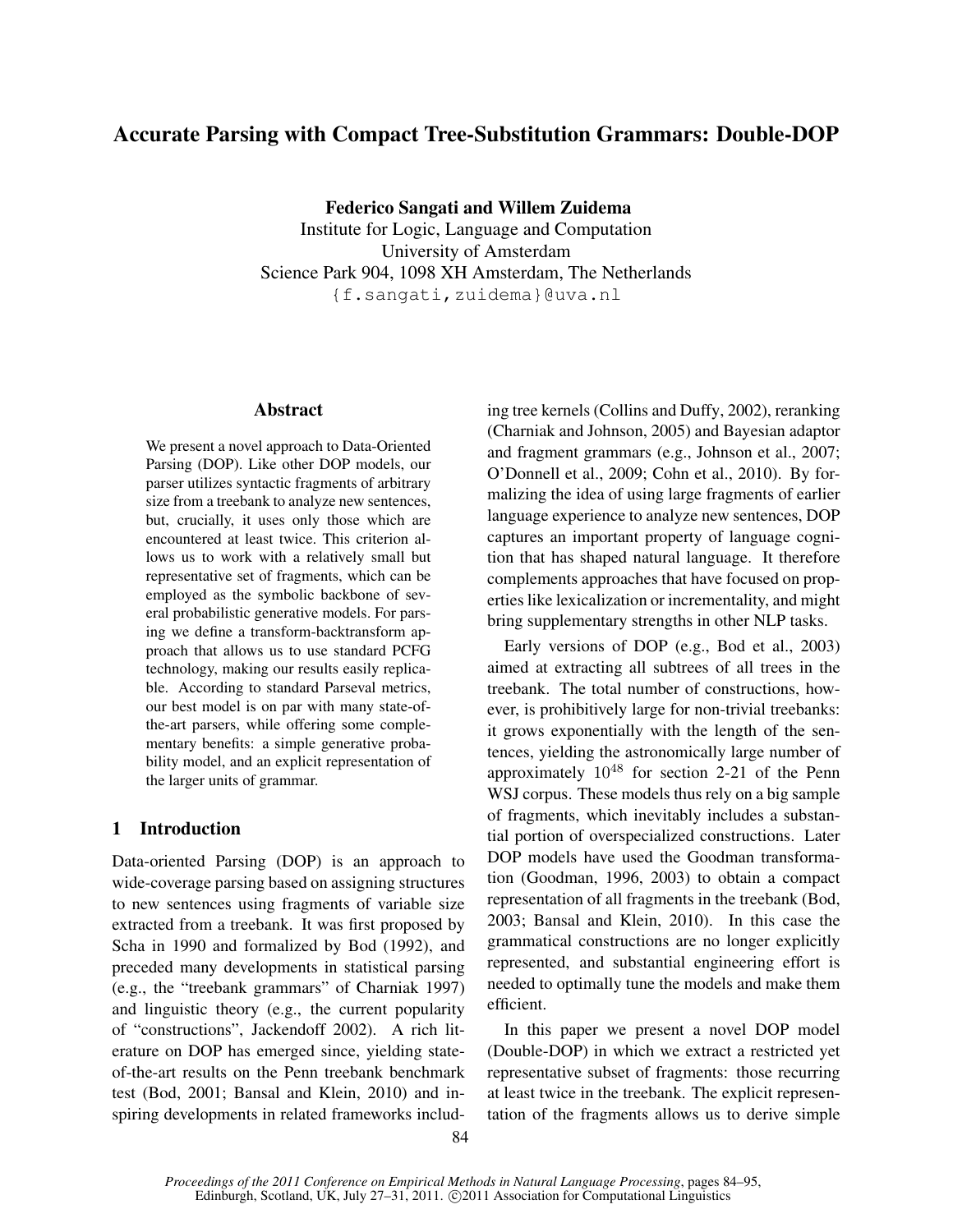ways of estimating probabilistic models on top of the symbolic grammar. This and other implementation choices aim at making the methodology transparent and easily replicable. The accuracy of Double-DOP is well within the range of state-of-the-art parsers currently used in other NLP-tasks, while offering the additional benefits of a simple generative probability model and an explicit representation of grammatical constructions.

The contributions of this paper are summarized as follows: (i) we describe an efficient tree-kernel algorithm which allows us to extract all recurring fragments, reducing the set of potential elementary units from the astronomical  $10^{48}$  to around  $10^6$ . (ii) We implement and compare different DOP estimation techniques to induce a probability model (PTSG) on top of the extracted symbolic grammar. (iii) We present a simple transformation of the extracted fragments into CFG-rules that allows us to use offthe-shelf PCFG parsing and inference. (iv) We integrate Double-DOP with recent state-splitting approaches (Petrov et al., 2006), yielding an even more accurate parser and a better understanding of the relation between DOP and state-splitting.

The rest of the paper is structured as follows. In section 2 we describe the symbolic backbone of the grammar formalism that we will use for parsing. In section 3 we illustrate the probabilistic extension of the grammar, including our transformation of PTSGs to PCFGs that allows us to use a standard PCFG parser, and a different transform that allows us to use a standard implementation of the insideoutside algorithm. In section 4 we present the experimental setup and the results.

## 2 The symbolic backbone

The basic idea behind DOP is to allow arbitrarily large fragments from a treebank to be the elementary units of production of the grammar. Fragments can be combined through *substitution* to obtain the phrase-structure tree of a new sentence. Figure 1 shows an example of a complete syntactic tree obtained by combining three elementary fragments. As in previous work, two fragments  $f_i$  and  $f_j$  can be combined  $(f_i \circ f_j)$  only if the leftmost substitution site  $X\downarrow$  in  $f_i$  has the same label as the root node of  $f_i$ ; in this case the resulting tree will correspond to  $f_i$  with  $f_i$  replacing X. The DOP formalism is discussed in detail in e.g., Bod et al. (2003).



Figure 1: An example of a derivation of a complete syntactic structure (below) obtained combining three elementary fragments (above) by means of the substitution operation ◦. Substitution sites are marked with ↓.

## 2.1 Finding Recurring Fragments

The first step to build a DOP model is to define its symbolic grammar, i.e. the set of elementary fragments in the model. In the current work we explicitly extract a subset of fragments from the training treebank. To limit the fragment set size, we use a simple but heretofore unexplored constraint: we extract only those fragments that occur two or more times in the treebank<sup>1</sup>. Extracting this particular set of fragments is not trivial, though: a naive approach that filters a complete table of fragments together with their frequencies fails because that set, in a reasonably sized treebank, is astronomically large. Instead, we use a dynamic programming algorithm based on tree-kernel techniques (Collins and Duffy, 2001; Moschitti, 2006; Sangati et al., 2010).

The algorithm iterates over every pair of trees in

<sup>&</sup>lt;sup>1</sup>More precisely we extract only the largest shared fragments for all pairs of trees in the treebank. All subtrees of these extracted fragments necessarily also occur at least twice, but they are only explicitly represented in our extracted set if they happen to form a largest shared fragment from another pair of trees. Hence, if a large tree occurs twice in the treebank the algorithm will extract from this pair only the full tree as a fragment and not all its (exponentially many) subtrees.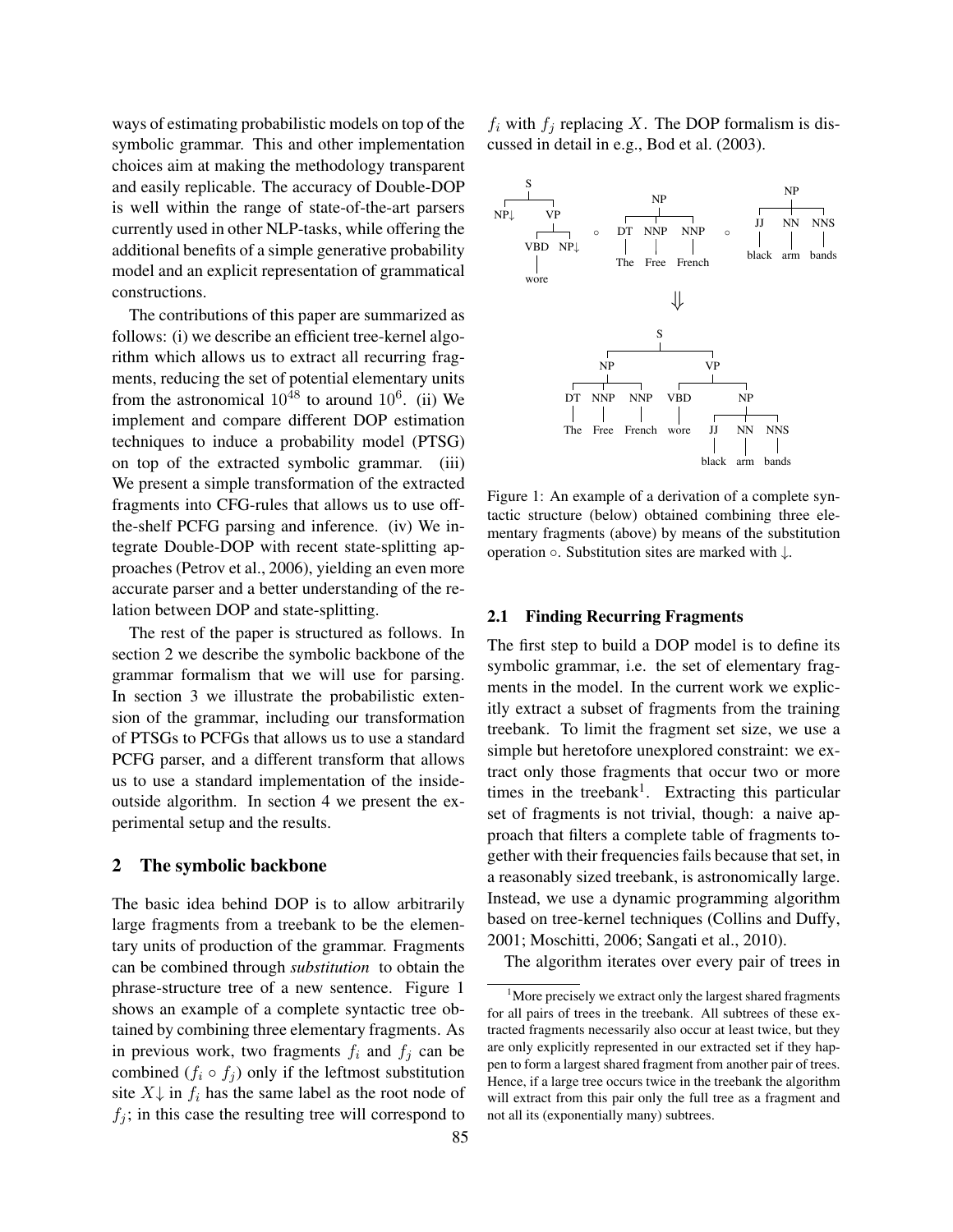

Figure 2: Left: example of two trees sharing a single maximum fragment, circled in the two trees. Right: the chart Figure 2. Left. example of two trees sharing a single maximum fragment, circled in the two trees. Kight, the two trees. M which is used in the dynamic algorithm to extract all maximum fragments shared between the two trees. The highlighted cells in the chart are the ones which contribute to extract the shared fragment. The marked cells are those for which the corresponding nodes in the two tree have equivalent labels but differ in their lists of child nodes.

the treebank to look for common fragments. Figure 2 shows an example of a pair of trees  $\langle \alpha, \beta \rangle$  being compared. The algorithm builds a chart  $M$  with one column for every indexed non-terminal node  $\alpha_i$ in  $\alpha$ , and one row for every indexed non-terminal in  $\alpha$ , and one row for every indexed non-terminal  $deta$  in β. Each cell  $M(i, j)$  identifies a set of indices corresponding to the largest fragment in common between the two trees starting from  $\alpha_i$  and  $\beta_j$ . This set is empty if  $\alpha_i$  and  $\beta_j$  differ in their labels, or they don't have the same list of child nodes. Otherwise (if both the labels and the lists of children match) the set is computed recursively as follows: node  $β_j$  in  $β$ . Each cell  $M\langle i, j \rangle$  identifies a set of in-

$$
\mathcal{M}\langle i,j\rangle = \{\alpha_i\} \cup
$$
\n
$$
\left(\bigcup_{c=\{1,2,\dots,|ch(\alpha)|\}} \mathcal{M}\langle ch(\alpha_i,c), ch(\beta_j,c)\rangle\right)
$$
 (1)

where  $ch(\alpha)$  returns the indices of  $\alpha$ 's children, and where  $\epsilon h(\alpha)$  retains the matters of  $\alpha$  s emitted, the child.

 $\epsilon_{\text{rel}}(a, c)$  the mask of ris c clima.<br>After filling the chart, the algorithm extracts the below the theorem that, the argument counts is done by the set of the basic country. set of recurring hagments, and stores them in a ble to keep track of their counts. This is done converting back each in ery cell-set<sup>2</sup>, and filtering out those that are pro erly contained in others. set of recurring fragments, and stores them in a table to keep track of their counts. This is done by of to keep track of their counts. This is done by converting back each fragment implicitly defined in  $\frac{11}{2}$  contained in every cell-set<sup>2</sup>, and filtering out those that are propary comanicum outchs.

 $\overline{a}$  $\frac{1}{\sqrt{2}}$  contained from  $\frac{1}{\sqrt{2}}$  contained to the fragmental to the fragmental of the fragmental to the fragmental of the fragmental of the fragmental of the fragmental of the fragmental of the fragmental of the f are obtained for each hagment in the extracted s are obtained for each fragment in the extracted set. ment including the node  $\sigma$  is that index to the node with all its  $\sigma$ In a second pass over the treebank, exact counts

Parse trees in the training corpus are not necessarily covered entirely by recurring fragments; to ensure coverage, we also include in the symbolic backbone not included in the set of extracted fragments. of our Double-DOP model all PCFG-productions of our Double-DOP model all PCFG-productions not included in the set of extracted fragments. not included in the set of extracted fragments.

## 2.2 Comparison with previous DOP work 2.2 Comparison with previous DOP work 2.2 Comparison with previous DOP work

**Explicit grammars** The number of recurring fragments in our symbolic grammar, extracted from the training sections of the Penn WSJ treebank<sup>3</sup>, is around 1 million, and thus is significantly lower than previous work extracting explicit fragments (e.g., Bod, 2001, used more than 5 million fragments up to depth 14). **Explicit grammars** The number of recurring frag-

When looking at the extracted fragments we ask if we could have predicted which fragments occur twice or more. Figure 3 attempts to tackle this question by reporting some statistics on the extracted fragments. The majority of fragments are rather  $\frac{1}{3}$  in the frontier. The frontier is a significant port $t_{\text{total}}$  of  $t_{\text{total}}$  of  $t_{\text{total}}$  of the distribution, with  $t_{\text{total}}$  $\frac{m}{n}$  sites in the nontrel. Tet, there is a significant  $\frac{1}{2}$  from or fragments, in the tail of the distribution, more than 10 words or substitution sites. Since space of all fragments with such characteristic enormously large, selecting big recurring fragm using random sampling technique is like finding a asses (like Rod. 2001), will tend to represent  $\frac{1}{2}$ small with a limited number of words or substitution sites in the frontier. Yet, there is a significant portion of fragments, in the tail of the distribution, with non or ragments, in the tant or the distribution, with space of all fragments with such characteristics is space of an inagine its with sach enaracteristic enormously large, selecting big recurring fragments cesses (like Bod, 2001), will tend to represent fresection 4. needle in a haystack. Hence, random sampling pro-

 $\overline{a^2A}$  cell-set containing a single index corresponds to the fragment including the node with that index together with all its children.

 $3$ This is after the treebank has been preprocessed. See also section 4.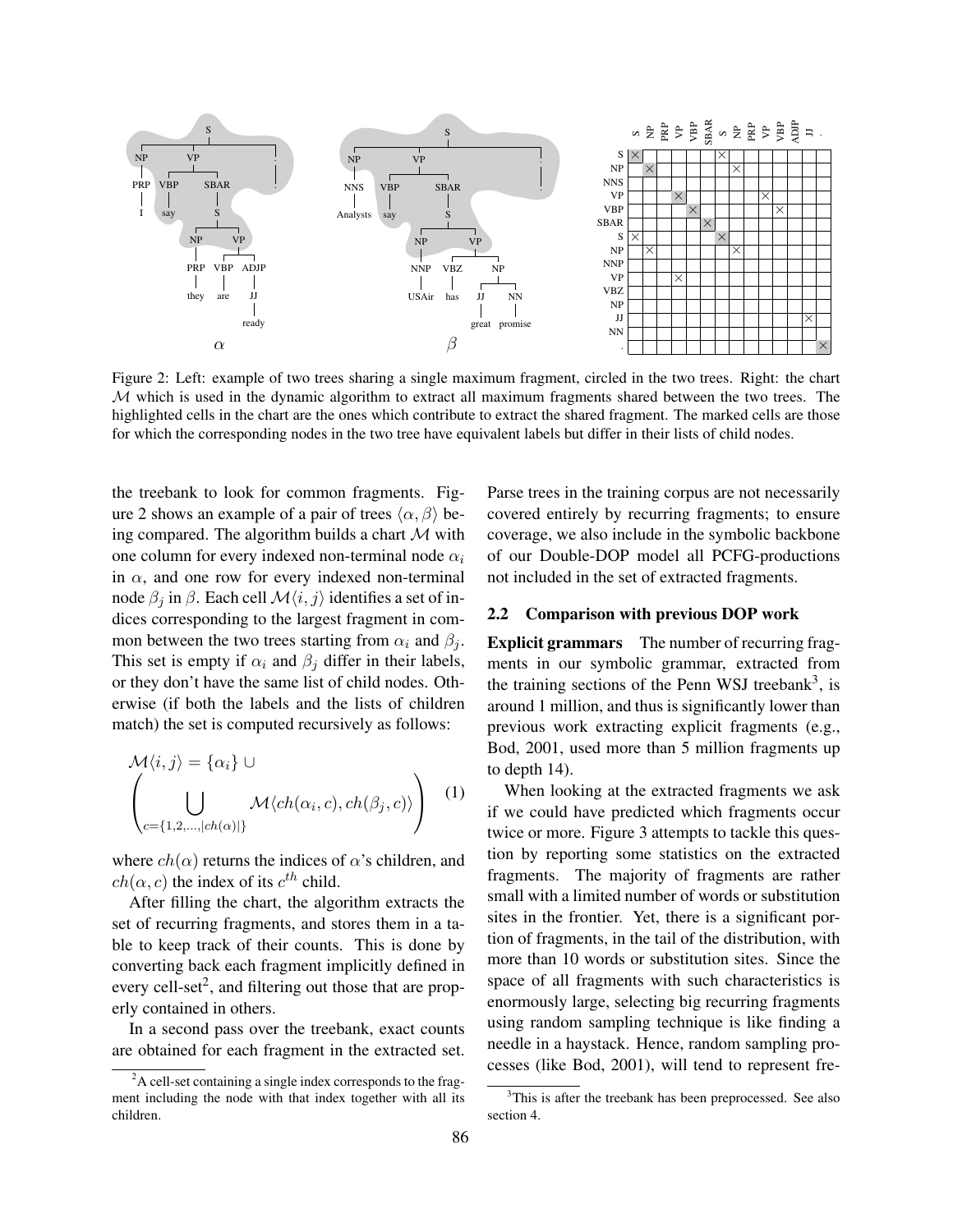quent recurring constructions such as *from NP to NP* or *whether S or not*, together with infrequent overspecialized fragments like *from Houston to NP*, while missing large generic constructions such as *everything you always wanted to know about NP but were afraid to ask*. These large constructions are excluded completely by models that only allow elementary trees up to a certain depth (typically 4 or 5) into the symbolic grammar (Zollmann and Sima'an, 2005; Zuidema, 2007; Borensztajn et al., 2009), or only elementary trees with exactly one lexical anchor (Sangati and Zuidema, 2009).



Figure 3: Distribution of the recurring fragments types according to several features: depth, number of words, and number of substitution sites. Their corresponding curves peak at 4 (depth), 1 (words), and 4 (substitution sites).

Implicit grammars Goodman (1996, 2003) defined a transformation for some versions of DOP to an equivalent PCFG-based model, with the number of rules extracted from each parse tree linear in the size of the trees. This transform, representing larger fragments only *implicitly*, is used in most recent DOP parsers (e.g., Bod, 2003; Bansal and Klein, 2010). Bod has promoted the Goodman transform as the solution to the computational challenges of DOP (e.g., Bod, 2003); it's important to realize, however, that the resulting grammars are still very large: WSJ sections 2-21 yield about 2.5 million rules in the basic version of Goodman's transform. Moreover, the transformed grammars differ from untransformed DOP grammars in that larger fragments are no longer explicitly represented. Rather, information about their frequency is distributed over many CFG-rules: if a construction occurs  $n$  times and contains m context-free productions, Goodman's transform uses the weights of  $7nm + m$  rules to encode this fact. Thus, the information that the idiomatic fragment *(PP (IN "out") (PP (IN "of") (NP (NN "town")))))* occurs 3 times in WSJ sections 2-21, is distributed over 132 rules. This way, an attractive feature of DOP, viz. the explicit representation of the 'productive units' of language, is  $\text{lost}^4$ .

In addition, grammars that implicitly encode all fragments found in a treebank are strongly biased to over-represent big constructions: the great majority of the entire set of fragments belongs in fact to the largest tree in the treebank<sup>5</sup>. DOP models relying on Goodman's transform, need therefore to counteract this tendency. Bansal and Klein (2010), for instance, rely on a sophisticated tuning technique to correctly adjust the weights of the rules in the grammar. In our Double-DOP approach, instead, the number of fragments extracted from each tree varies much less (it ranges between 4 and 1,759). This comparison is shown in figure 4.

#### 3 The probabilistic model

Like CFG grammars, our symbolic model produces extremely many parse trees for a given test sentence. We therefore need to disambiguate between the possible parses by means of a probability model that assigns probabilities to fragments, and defines a proper distribution over the set of possible full parse trees. For every nonterminal X in the treebank we have:

$$
\sum_{f \in F_X} p(f) = 1 \tag{2}
$$

where  $F_X$  is the set of fragments in our symbolic grammar rooted in X. A derivation  $d =$  $f_1, f_2, \ldots, f_n$  of t is a sequence of the fragments that through left-most substitution produces  $t$ . The probability of a derivation is computed as the product of

<sup>&</sup>lt;sup>4</sup>Bansal and Klein (2010) address this issue for contiguous constructions by extending the Goodman transform with a 'Packed Graph Encoding' for fragments that "bottom out in terminals". However, constructions with variable slots, such as *whether S or not*, are left unchanged.

<sup>&</sup>lt;sup>5</sup>In fact, the number of extracted fragments increase exponentially with the size of the tree.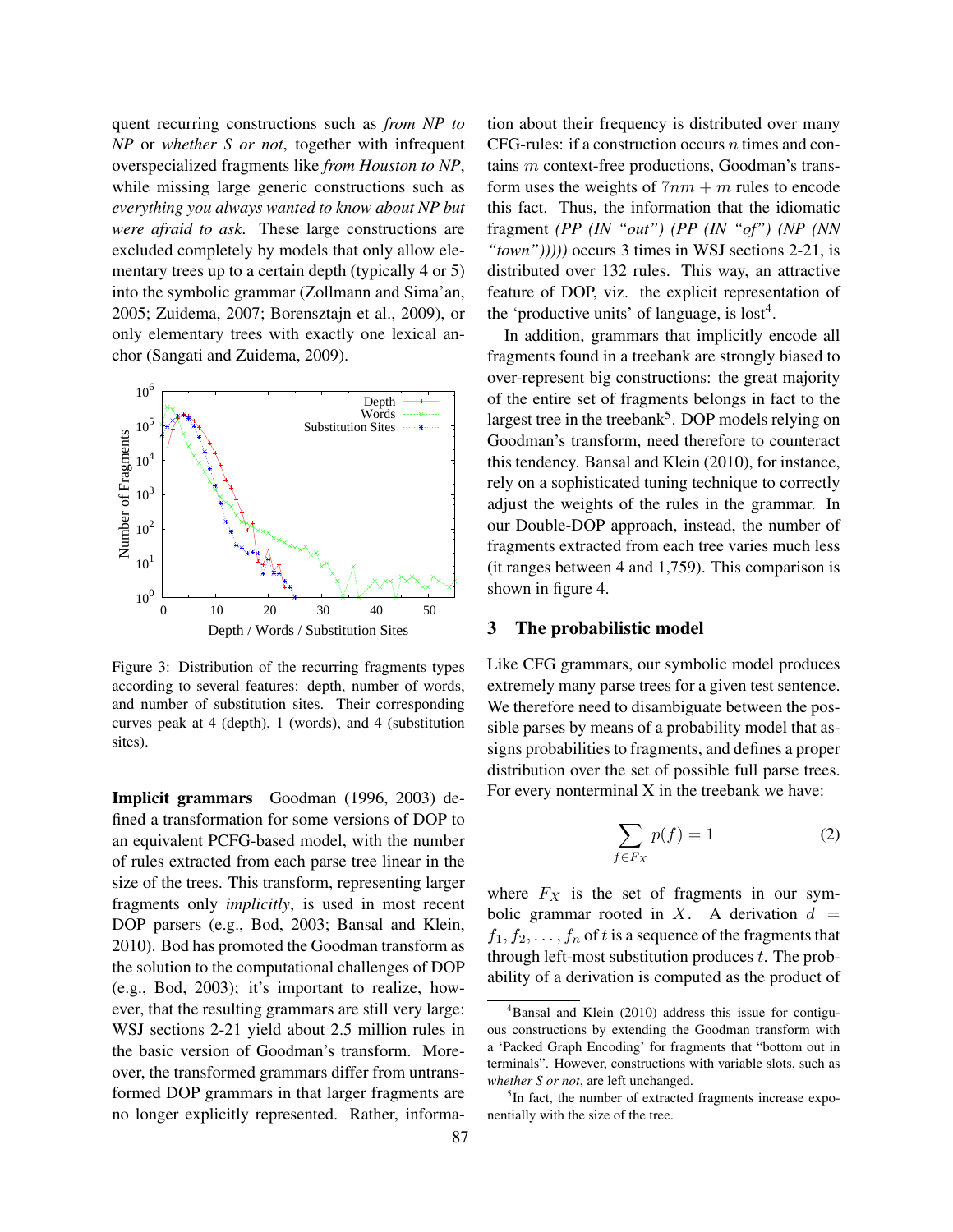

Figure 4: Number of fragments extracted from each tree in sections 2-21 of the WSJ treebank, when considering all-fragments (dotted line) and recurring-fragments (solid line). Trees on the x-axis are ranked according to the number of fragments. Note the double logarithmic scale on the y-axis.

the probability of each of its fragments.

$$
P(d) = \prod_{f \in d} p(f) \tag{3}
$$

In section 3.2 we describe ways of obtaining different probability distributions over the fragments in our grammar. In the following section we assume a given probabilistic model, and illustrate how to use standard PCFG parsing.

#### 3.1 Parsing

It is possible to define a simple transform of our probabilistic fragment grammar, such that off-theshelf parsers can be used. In order to perform the PTSG/PCFG conversion, every fragment in our grammar must be mapped to a CFG rule which will keep the same probability as the original fragment. The corresponding rule will have as the left hand side the root of the fragment and as the right hand side its yield, i.e., a sequence of terminals and nonterminals (substitution sites).

It might occur that several fragments are mapped to the same CFG rule<sup>6</sup>. These are interesting cases of syntactic ambiguity as shown in figure 5. In order to resolve this problem we need to map each ambiguous fragment to two unique CFG rules chained by a unique artificial node, as shown at the bottom of the same figure. To the first CFG rule in the chain we assign the probability of the fragment, while the second will receive probability 1, so the product gives back the original probability. The ambiguous and unambiguous PTSG/PCFG mappings need to be stored in a table, in order to convert back the compressed CFG derivations to the original PTSG model after parsing.

Such a transformed PCFG will generate the same derivations as the original PTSG grammar with identical probabilities. In our experiment we use a standard PCFG parser to produce a list of k-best Viterbi derivations. These, in turn, will be used to maximize possible objectives as described in section 3.3.



Figure 5: Above: example of 2 ambiguous fragments mapping to the same CFG rule  $VP \rightarrow VBD$  DT NN "with" NP. The first fragment occurs 5 times in the training treebank, (e.g. in the sentence *was an executive with a manufacturing concern*) while the second fragment occurs 4 times (e.g. in the sentence *began this campaign with such high hopes*). Below: the two pairs of CFG rules that are used to map the two fragments to separate CFG derivations.

## 3.2 Inducing probability distributions

Relative Frequency Estimate (RFE) The simplest way to assign probabilities to fragments is to make them proportional to their counts<sup>7</sup> in the training set. When enforcing equation 2, that gives the

<sup>&</sup>lt;sup>6</sup>In our binarized treebank we have 31,465 fragments types that are ambiguous in this sense.

<sup>&</sup>lt;sup>7</sup>We refer to the counts of each fragment as returned by our extraction algorithm in section 2.1.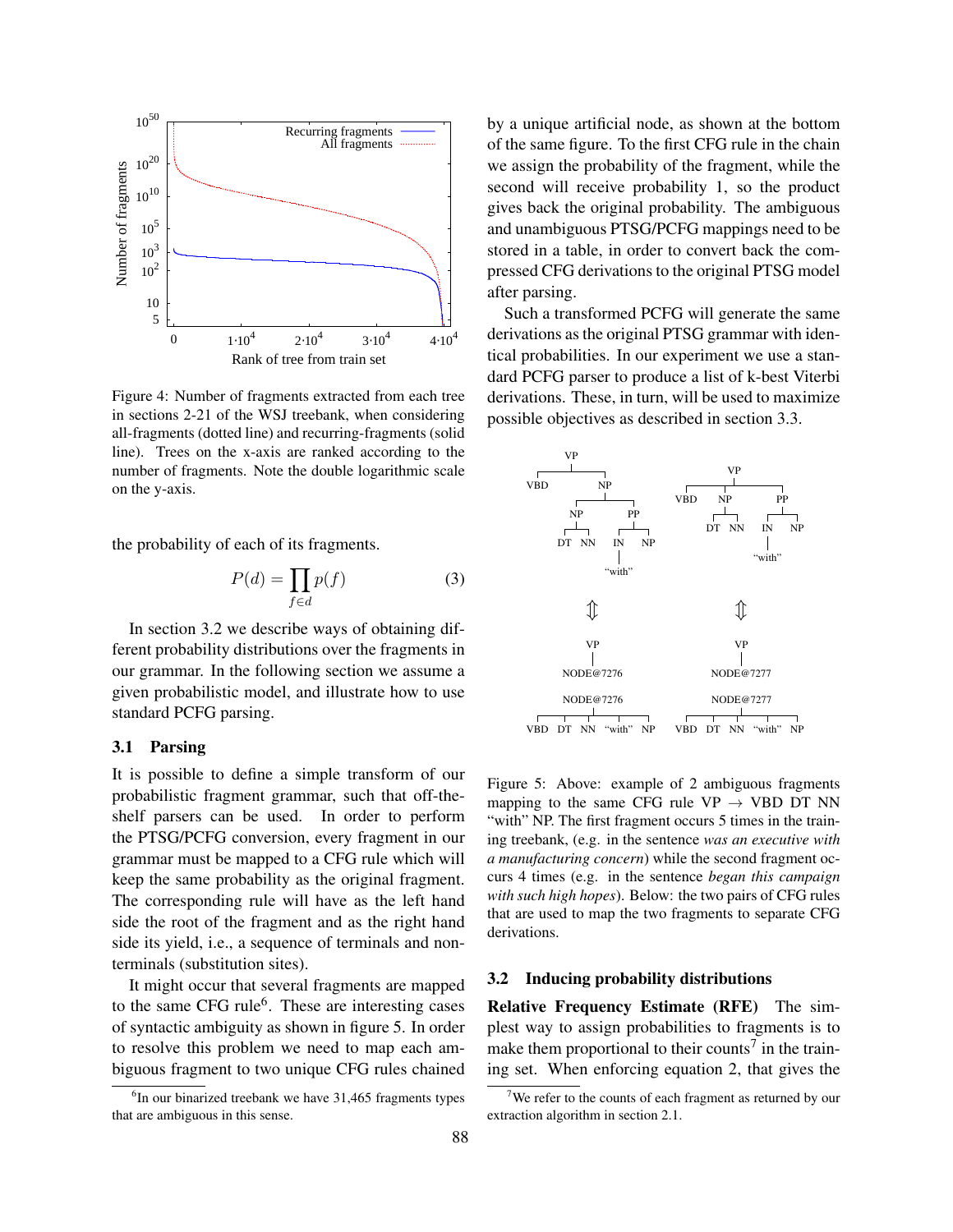Relative Frequency Estimate (RFE):

$$
p_{\text{RFE}}(f) = \frac{count(f)}{\sum_{f' \in F_{root(f)}} count(f')} \tag{4}
$$

Unlike RFE for PCFGs, however, the RFE for PTSGs has no clear probabilistic interpretation. In particular, it does not yield the maximum likelihood solution, and when used as an estimator for an allfragments grammar, it is strongly biased since it assigns the great majority of the probability mass to big fragments (Johnson, 2002). As illustrated in figure 4 this bias is much weaker when restricting the set of fragments with our approach. Although this does not solve all theoretical issues, it makes RFE a reasonable first choice again.

Equal Weights Estimate (EWE) Various other ways of choosing the weights of a DOP grammar have been worked out. The best empirical results have been reported by Bod (2003) with the EWE proposed by Goodman (2003). Goodman defined it for grammars in the Goodman transform, but for explicit grammars it becomes:

$$
w_{\text{EWE}}(f) = \sum_{t \in TB} \frac{\text{count}(f, t)}{|\{f' \in t\}|} \tag{5}
$$

$$
p_{\text{EWE}}(f) = \frac{w_{\text{EWE}}(f)}{\sum_{f' \in F_{root(f)}} w_{\text{EWE}}(f')} \qquad (6)
$$

where the first sum is over all parse trees  $t$  in the treebank (TB),  $count(f, t)$  gives the number of times fragment f occurs in t, and  $|\{f' \in t\}|$  is the total number of subtrees of  $t$  that were included in the symbolic grammar.

Maximum Likelihood (ML) For reestimation, we can aim at maximizing the likelihood (ML) of the treebank. For this, it turns out that we can define another transformation of our PTSG, such that we can apply standard Inside-Outside algorithm for PCFGs (Lari and Young, 1990). The original version of IO is defined over *string rewriting* PCFGs, and maximizes the likelihood of the training set consisting of plain sentences. Reestimation shifts probability mass between alternative parse trees for a sentence. In contrast, our grammars consist of fragments of various size, and our training set consists of parse trees. Reestimation here shifts probability mass between alternative derivations for a parse tree.

Our transformation approach is illustrated with an example in figure 6. In step (b) the fragments in the grammar as well as the original parse trees in the treebank are "flattened" into bracket notation. In step (c) each fragment is transformed into a CFG rule in the transformed meta-grammar, whose righthand side is constituted by the bracket notation of the fragment. Each substitution site  $X\downarrow$  is raised to a meta-nonterminal  $X'$ , and all other symbols, including parentheses, become meta-terminals. The left-hand side of the rule is constituted by the original root symbol  $R$  of the fragment raised to a metanonterminal  $R'$ .

The resulting PCFG generates trees in bracket notation, and we can run an of-the-shelf inside-outside algorithm by presenting it parse trees from the train corpus in bracket notation<sup>8</sup>. In the experiments that we report below we used the RFE from section 3, to generate the initial weights for the grammar.





Figure 6: Rule and tree transforms that turn PTSG reestimation into PCFG reestimation; (a) a derivation of the sentence  $xy$  through successive substitutions of elementary trees from a PTSG; (b) the same elementary trees and resulting parse tree in bracket notation; (c) an equivalent derivation with the meta-grammar, where the original substitution sites reappear as meta-nonterminals (marked with a prime) and all other symbols as meta-terminals; (d) the yield of the derivation in c.

<sup>&</sup>lt;sup>8</sup>However, the results with inside-outside reported in this paper were obtained with an earlier version of our code that uses an equivalent but special-purpose implementation.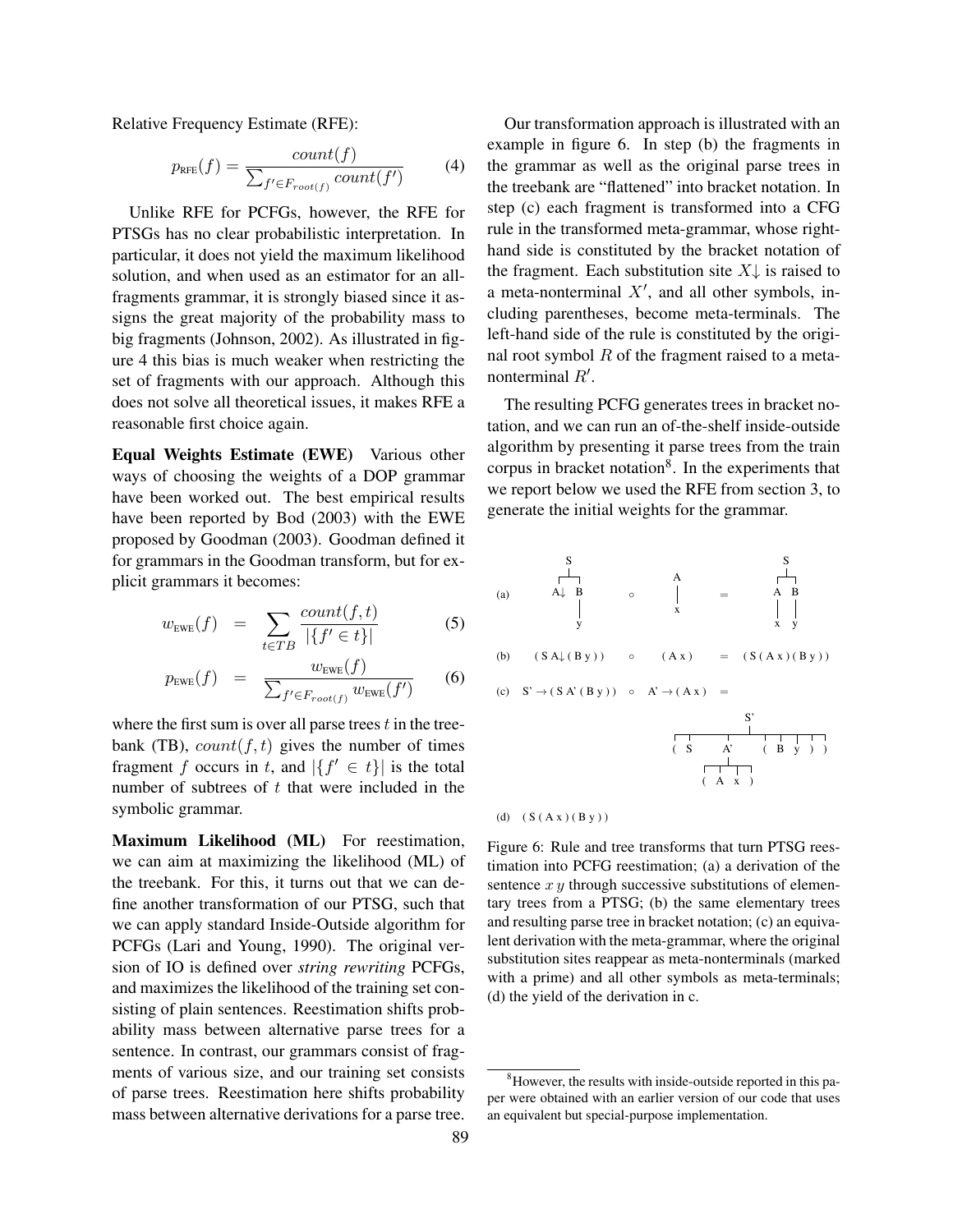#### 3.3 Maximizing Objectives

MPD The easiest objective in parsing, is to select the most probable derivation (MPD), obtained by maximizing equation 3.

MPP A DOP grammar can often generate the same parse tree  $t$  through different derivations  $D(t) = d_1, d_2, \ldots, d_m$ . The probability of t is therefore obtained by summing the probabilities of all its possible derivations.

$$
P(t) = \sum_{d \in D(t)} p(d) = \sum_{d \in D(t)} \prod_{f \in d} p(f) \tag{7}
$$

An intuitive objective for a parser is to select, for a given sentence, the parse tree with highest probability according to equation 7, i.e., the most probable parse (MPP): unfortunately, identifying the MPP is computationally intractable (Sima'an, 1996). However, we can approximate the MPP by deriving a list of k-best derivations, summing up the probabilities of those resulting in the same parse tree, and select the tree with maximum probability.

MCP, MRS Following Goodman (1998), Sima'an (1999, 2003), and others, we also consider other objectives, in particular, the max constituent parse (MCP), and the max rule sum (MRS).

MCP maximizes a weighted average of the expected labeled recall  $L/N_C$  and (approximated) labeled precision  $L/N<sub>G</sub>$  under the given posterior distribution, where  $L$  is the number of correctly labeled constituents,  $N_C$  the number of constituents in the correct tree, and  $N<sub>G</sub>$  the number of constituents in the guessed tree. Recall is easy to maximize since the estimated  $N_C$  is constant.  $L/N_C$  can be in fact maximized in:

$$
\hat{t} = \arg \max_{t} \sum_{l c \in t} P(l c)
$$
 (8)

where  $lc$  ranges over all labeled constituents in  $t$ and  $P(lc)$  is the marginalized probability of all the derivation trees in the grammar yielding the sentence under consideration which contains lc.

Precision, instead, is harder because the denominator  $N_G$  depends on the chosen guessed tree. Goodman (1998) proposes to look at another metric which is strongly correlated with precision, which is the mistake rate  $(N_G - L)/N_C$  that we want to minimize. We combine recall with mistake rate through linear interpolation:

$$
\hat{t} = \arg \max_{t} \mathcal{E} \left( \frac{L}{N_C} - \lambda \frac{N_G - L}{N_C} \right) \tag{9}
$$

$$
= \arg \max_{t} \sum_{l c \in t} P(lc) - \lambda (1 - P(lc)) \quad (10)
$$

where 10 is obtained from 9 assuming  $N_C$  constant, and the optimal level for  $\lambda$  has to be evaluated empirically.

Unlike MPP, the MCP can be calculated efficiently using dynamic programming techniques over the parse forest. However, in line with the aims of this paper to produce an easily reproducible implementation of DOP, we developed an accurate approximation of the MCP using a list of  $k$ -best derivations, such as those that can be obtained with an offthe-shelf PCFG parser.

We do so by building a standard CYK chart, where every cell corresponds to a specific span in the test sentence. We store in each cell the probability of seeing every label in the grammar yielding the corresponding span, by marginalizing the probabilities of all the parse trees in the obtained  $k$ -best derivations that contains that label covering the same span. We then compute the Viterbi-best parse maximizing equation 10.

We implement max rule sum (MRS) in a similar way, but do not only keep track of labels in every cell, but of each CFG rule that span the specific yield (see also Sima'an, 1999, 2003). We haven't implemented the max rule product (MRP) where posteriors are multiplied instead of added (Petrov and Klein, 2007; Bansal and Klein, 2010).

## 4 Experimental Setup

In order to build and test our Double-DOP model<sup>9</sup>, we employ the Penn WSJ Treebank (Marcus et al., 1993). We use sections 2-21 for training, section 24 for development and section 23 for testing.

Treebank binarization We start with some preprocessing of the treebank, following standard prac-

<sup>&</sup>lt;sup>9</sup>The software produced for running our model is publicly available and included in the supplementary material to this paper. To the best of our knowledge this is the first DOP software released that can be used to parse the WSJ PTB.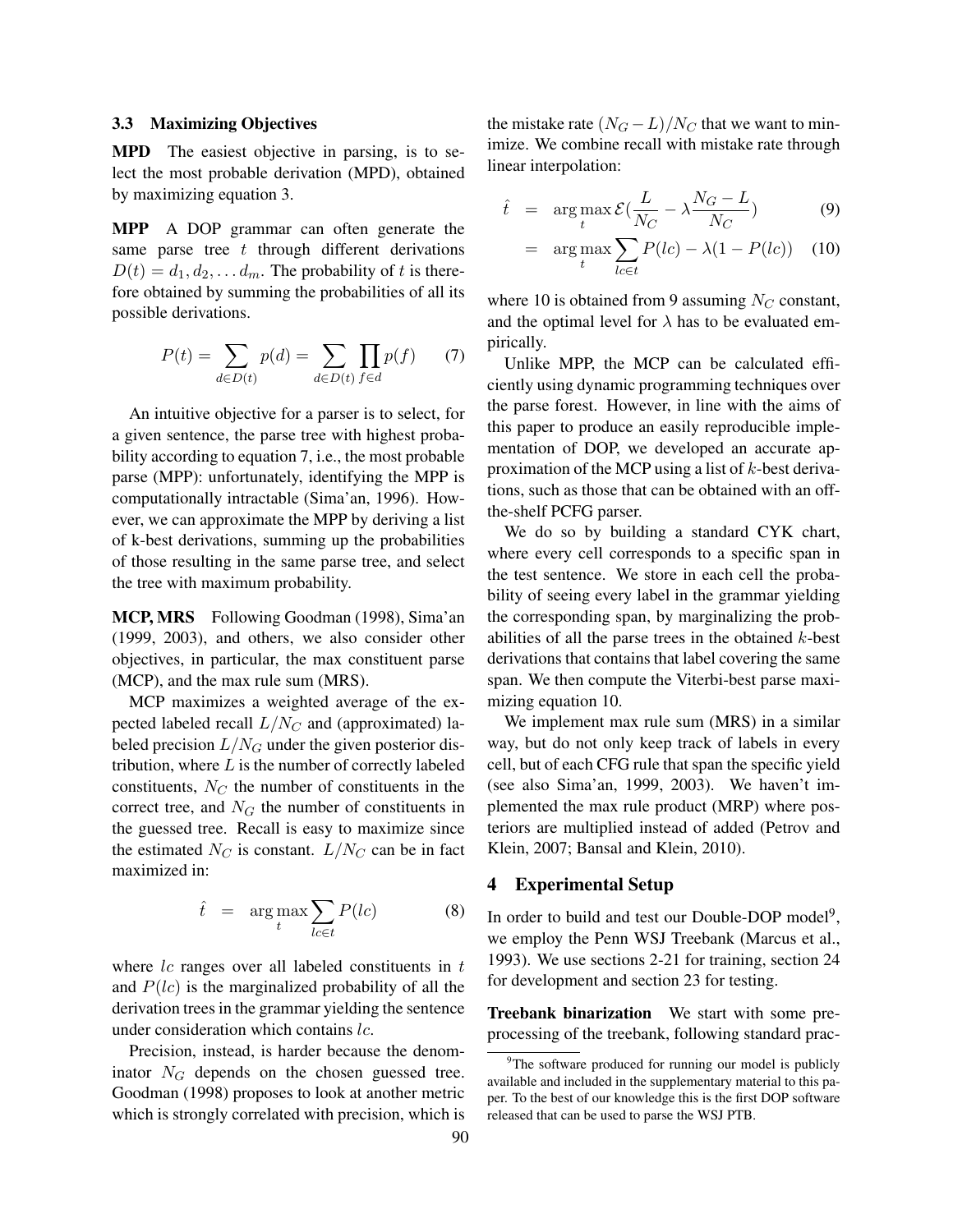

Figure 7: The binarized version of the tree in figure 1, with  $H=1$  and  $P=1$ .

tice in WSJ parsing. We remove traces and functional tags. We apply a left binarization of the training treebank as in Matsuzaki et al. (2005) and Klein and Manning (2003), setting the horizontal history  $H=1$  and the parent labeling  $P=1$ . This means that when a node has more than 2 children, the  $i<sup>th</sup>$  child (for  $i > 3$ ) is conditioned on child  $i - 1$ . Moreover the labels of all non-lexical nodes are enriched with the labels of their parent node. Figure 7 shows the binarized version of the tree structure in figure 1.

Unknown words We replace words appearing less than 5 times in the training data by one of 50 unknown word categories based on the presence of lexical features as implemented in Petrov (2009). In some of the experiments we also perform a smoothing over the lexical elements assigning low counts  $(\epsilon = 0.01)$  to open-class (words, PoS-tags) pairs not encountered in the training corpus<sup>10</sup>.

Fragment extraction We extract the symbolic grammar and fragment frequencies from this preprocessed treebank as explained in section 2. This is the the most time-consuming step (around 160 CPU hours $^{11}$ ).

In the extracted grammar we have in total 1,029,342 recurring fragments and 17,768 unseen CFG rules. We test several probability distributions over the fragments (section 3.2) and various maximization objectives (section 3.3).



Figure 8: Double-DOP results on the development section  $(< 40$ ) with different maximizing objectives.

**Parsing** We convert our PTSG into a PCFG (section 3.1) and use  $B$ itpar<sup>12</sup> for parsing. For approximating MPP and other objectives we marginalize probabilities from the 1,000 best derivations.

# 4.1 Results

We start by presenting in figure 8 the results we obtain on the development set (section 24). Here we compare the *maximizing objectives* presented in section 3.3, using RFE to obtain the probability distribution over the fragments. We conclude that, empirically, MCP for  $\lambda = 1.15$ , is the best choice to maximize F1, followed by MRS, MPP, and MPD.

We also compare the various *estimators* presented in section 3.2, on the same development set, keeping MCP with  $\lambda = 1.15$  as the maximizing objective. We find that RFE is the best estimator (87.2  $F1<sup>13</sup>$ ) followed by EWE (86.8) and ML (86.6). Our best results with ML are obtained when removing fragments occurring less than 6 times (apart from CFG-rules) and when stopping at the second iteration. This filtering is done in order to limit the number of big fragments in the grammar. It is well known that IO for DOP tends to assign most of the probability mass to big fragments, quickly overfitting the training data. It is surprising that EWE and ML perform worse than RFE, in contrast to earlier findings (Bod, 2003).

 $10$ A PoS-tag is an open class if it rewrites to at least 50 different words in the training corpus. A word is an open class word if it has been seen only with open-class PoS-tags.

 $11$ Although our code could still be optimized further, it does already allow for running the job on M CPUs in parallel, reducing the time required by a factor M (10 hours with 16-CPUs).

<sup>12</sup>http://www.ims.uni-stuttgart.de/tcl/ SOFTWARE/BitPar.html

<sup>&</sup>lt;sup>13</sup>We computed F1 scores with EvalB (http://nlp.cs. nyu.edu/evalb/) using parameter file *new.prm*.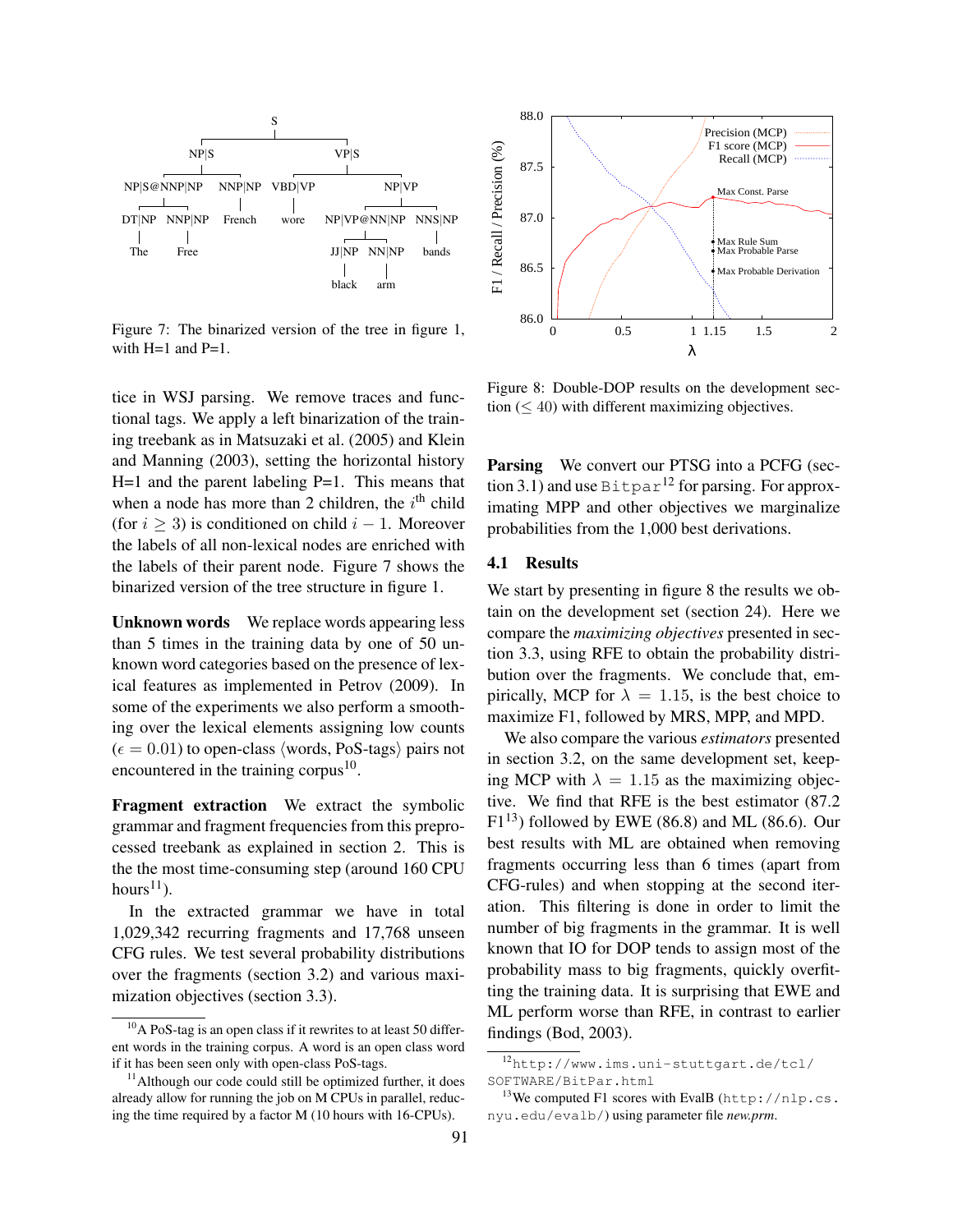

Figure 9: Performance (on the development set) and size of Double-DOP when considering only fragments whose occurring frequency in the training treebank is above a specific threshold (x-axis). In all cases, all PCFG-rules are included in the grammars. For instance, at the righthand side of the plot a grammar is evaluated which included only 6754 fragments with a frequency  $> 100$  as well as 39227 PCFG rules.

We also investigate how a further restriction on the set of extracted fragments influences the performance of our model. In figure 9 we illustrate the performance of Double-DOP when restricting the grammar to fragments having frequencies greater than  $1, 2, \ldots, 100$ . We can notice a rather sharp decrease in performance as the grammar becomes more and more compact.

Next, we present some results on various Double-DOP grammars extracted from the same training treebank after refining it using the Berkeley statesplitting model<sup>14</sup> (Petrov et al., 2006; Petrov and Klein, 2007). In total we have 6 increasingly refined versions of the treebank, corresponding to the 6 cycles of the Berkeley model. We observe in figure 10 that our grammar is able to benefit from the state splits for the first four levels of refinement, reaching the maximum score at cycle 4, where we improve over our base model. For the last two data points, the treebank gets too refined, and using Double-DOP model on top of it, no longer improves accuracy.

We have also compared our best Double-DOP



Berkeley grammar/treebank refinement level

Figure 10: Comparison on section 24 between the performance of Double-DOP (using RFE and MCP with  $\lambda = 1.15$ , H=0, P=0) and Berkeley parser on different stages of refinement of the treebank/grammar.

base model and the Berkeley parser on per-category performance. Here we observe an interesting trend: the Berkeley parser outperforms Double-DOP on very frequent categories, while Double-DOP performs better on infrequent ones. A detailed comparison is included in table 1.

Finally, in table 2 we present our results on the test set (section 23). Our best model (according to the best settings on the development set) performs slightly worse than the one by Bansal and Klein (2010) when trained on the original corpus, but outperforms it (and the version of their model with additional refinements) when trained on the refined version, in particular for the exact match score.

#### 5 Conclusions

We have described Double-DOP, a novel DOP approach for parsing, which uses all constructions recurring at least twice in a treebank. This methodology is driven by the linguistic intuition that constructions included in the grammar should prove to be reusable in a representative corpus.

The extracted set of fragments is significantly smaller than in previous approaches. Moreover constructions are explicitly represented, which makes them potentially good candidates as semantic or translation units to be used in other applications.

Despite earlier reported excellent results with DOP parsers, they are almost never used in other

<sup>&</sup>lt;sup>14</sup>We use the Berkeley grammar labeler following the base settings for the WSJ: trees are right-binarized, H=0, and P=0. Berkeley parser package is available at http://code. google.com/p/berkeleyparser/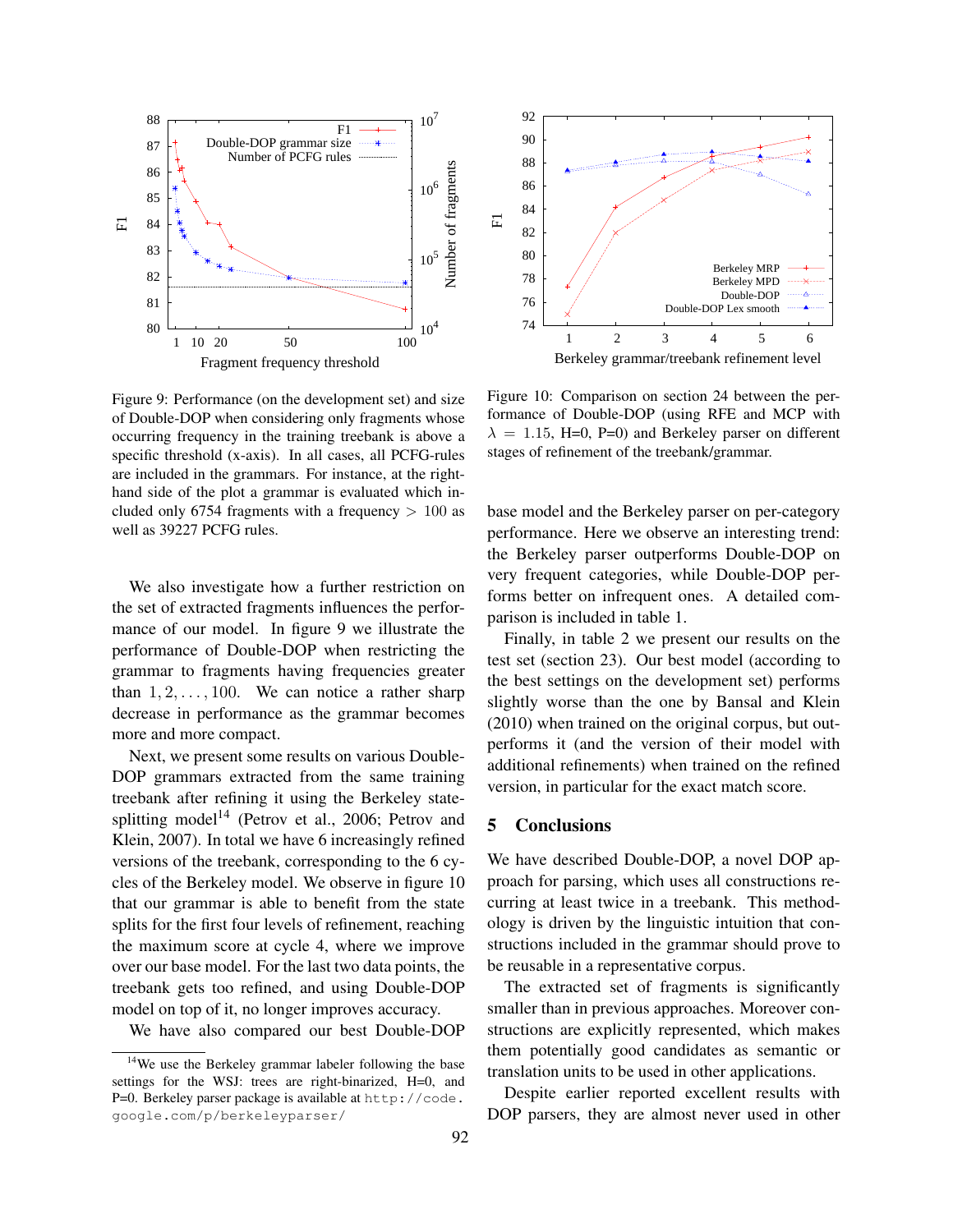| Category      | %       | F1       | F1         |  |
|---------------|---------|----------|------------|--|
| label         | in gold | Berkeley | Double-DOP |  |
| NP            | 41.42   | 91.4     | 89.5       |  |
| <b>VP</b>     | 20.46   | 90.6     | 88.6       |  |
| S             | 13.38   | 90.7     | 87.6       |  |
| PP            | 12.82   | 85.5     | 84.1       |  |
| <b>SBAR</b>   | 3.47    | 86.0     | 82.1       |  |
| <b>ADVP</b>   | 3.36    | 82.4     | 81.0       |  |
| ADJP          | 2.32    | 68.0     | 67.3       |  |
| QP            | 0.98    | 82.8     | 84.6       |  |
| <b>WHNP</b>   | 0.88    | 94.5     | 92.0       |  |
| <b>WHADVP</b> | 0.33    | 92.8     | 91.9       |  |
| <b>PRN</b>    | 0.32    | 83.0     | 77.9       |  |
| NX            | 0.29    | 9.50     | 7.70       |  |
| <b>SINV</b>   | 0.28    | 90.3     | 88.1       |  |
| SQ            | 0.14    | 82.1     | 79.3       |  |
| <b>FRAG</b>   | 0.10    | 26.4     | 34.3       |  |
| SBARQ         | 0.09    | 84.2     | 88.2       |  |
| X             | 0.06    | 72.0     | 83.3       |  |
| <b>NAC</b>    | 0.06    | 54.6     | 88.0       |  |
| <b>WHPP</b>   | 0.06    | 91.7     | 44.4       |  |
| <b>CONJP</b>  | 0.04    | 55.6     | 66.7       |  |
| LST           | 0.03    | 61.5     | 33.3       |  |
| <b>UCP</b>    | 0.03    | 30.8     | 50.0       |  |
| <b>INTJ</b>   | 0.02    | 44.4     | 57.1       |  |

Table 1: Comparison of the performance (per-category F1 score) on the development set between the Berkeley parser and the best Double-DOP model.

NLP tasks: where other successful parsers often feature as components of machine translation, semantic role labeling, question-answering or speech recognition systems, DOP is conspicuously absent in these neighboring fields (but for a possible application of closely related formalisms see, e.g., Yamangil and Shieber, 2010). The reasons for this are many, but most important are probably the computational inefficiency of many instances of the approach, the lack of downloadable software and the difficulties with replicating some of the key results.

In this paper we have addressed all three obstacles: our efficient algorithm for identifying the recurrent fragments in a treebank runs in polynomial time. The transformation to PCFGs that we define allows us to use a standard PCFG parser, while retaining the benefit of explicitly representing larger fragments. A different transform also allows us to run the popular inside-outside algorithm. Although IO results are slightly worse than with the naive relative frequency estimate, it is important to establish that the standard method for dealing with latent information (i.e., the derivations of a given parse) is not the best choice in this case. We expect that other re-estimation methods, for instance Vari-

|                               | test $(< 40)$ |      | test (all) |      |  |  |  |
|-------------------------------|---------------|------|------------|------|--|--|--|
| Parsing Model                 | F1            | EX   | F1         | EX   |  |  |  |
| <b>PCFG</b> Baseline          |               |      |            |      |  |  |  |
| $PCFG (H=1, P=1)$             | 77.6          | 17.2 | 76.5       | 15.9 |  |  |  |
| PCFG $(H=1, P=1)$ Lex smooth. | 78.5          | 17.2 | 77.4       | 16.0 |  |  |  |
| <b>FRAGMENT-BASED PARSERS</b> |               |      |            |      |  |  |  |
| Zuidema (2007)*               | 83.8          | 26.9 |            |      |  |  |  |
| Cohn et al. (2010) MRS        | 85.4          | 27.2 | 84.7       | 25.8 |  |  |  |
| Post and Gildea (2009)        | 82.6          |      |            |      |  |  |  |
| Bansal and Klein (2010) MCP   | 88.5          | 33.0 | 87.6       | 30.8 |  |  |  |
| Bansal and Klein (2010) MCP   | 88.7          | 33.8 | 88.1       | 31.7 |  |  |  |
| + Additional Refinement       |               |      |            |      |  |  |  |
| <b>THIS PAPER</b>             |               |      |            |      |  |  |  |
| Double-DOP                    | 87.7          | 33.1 | 86.8       | 31.0 |  |  |  |
| Double-DOP Lex smooth.        | 87.9          | 33.7 | 87.0       | 31.5 |  |  |  |
| Double-DOP-Sp                 | 88.8          | 35.9 | 88.2       | 33.8 |  |  |  |
| Double-DOP-Sp Lex smooth.     | 89.7          | 38.3 | 89.1       | 36.1 |  |  |  |
| REFINEMENT-BASED PARSERS      |               |      |            |      |  |  |  |
| Collins (1999)                | 88.6          |      | 88.2       |      |  |  |  |
| Petrov and Klein (2007)       | 90.6          | 39.1 | 90.1       | 37.1 |  |  |  |

Table 2: Summary of the results of different parsers on the test set (sec 23). Double-DOP experiments use RFE, MCP with  $\lambda = 1.15$ , H=1, P=1; those on statesplitting (Double-DOP-Sp) use Berkeley cycle 4, H=0, P=0. Results from Petrov and Klein (2007) already include smoothing which is performed similarly to our smoothing technique (see section 4). (\* Results on a development set, with sentences up to length 20.)

ational Bayesian techniques, could be formulated in the same manner.

Finally, the availability of our programs, as well as the third party software that we use, also addresses the replicability issue. Where some researchers in the field have been skeptical of the DOP approach to parsing, we believe that our independent development of a DOP parser adds credibility to the idea that an approach that uses very many large subtrees, can lead to very accurate parsers.

## Acknowledgments

We gratefully acknowledge funding by the Netherlands Organization for Scientific Research (NWO): FS is funded through a Vici-grant "Integrating Cognition" (277.70.006) to Rens Bod, and WZ through a Veni-grant "Discovering Grammar" (639.021.612). We also thank Rens Bod, Gideon Borensztajn, Jos de Bruin, Andreas van Cranenburgh, Phong Le, Remko Scha, Khalil Sima'an and the anonymous reviewers for very useful comments.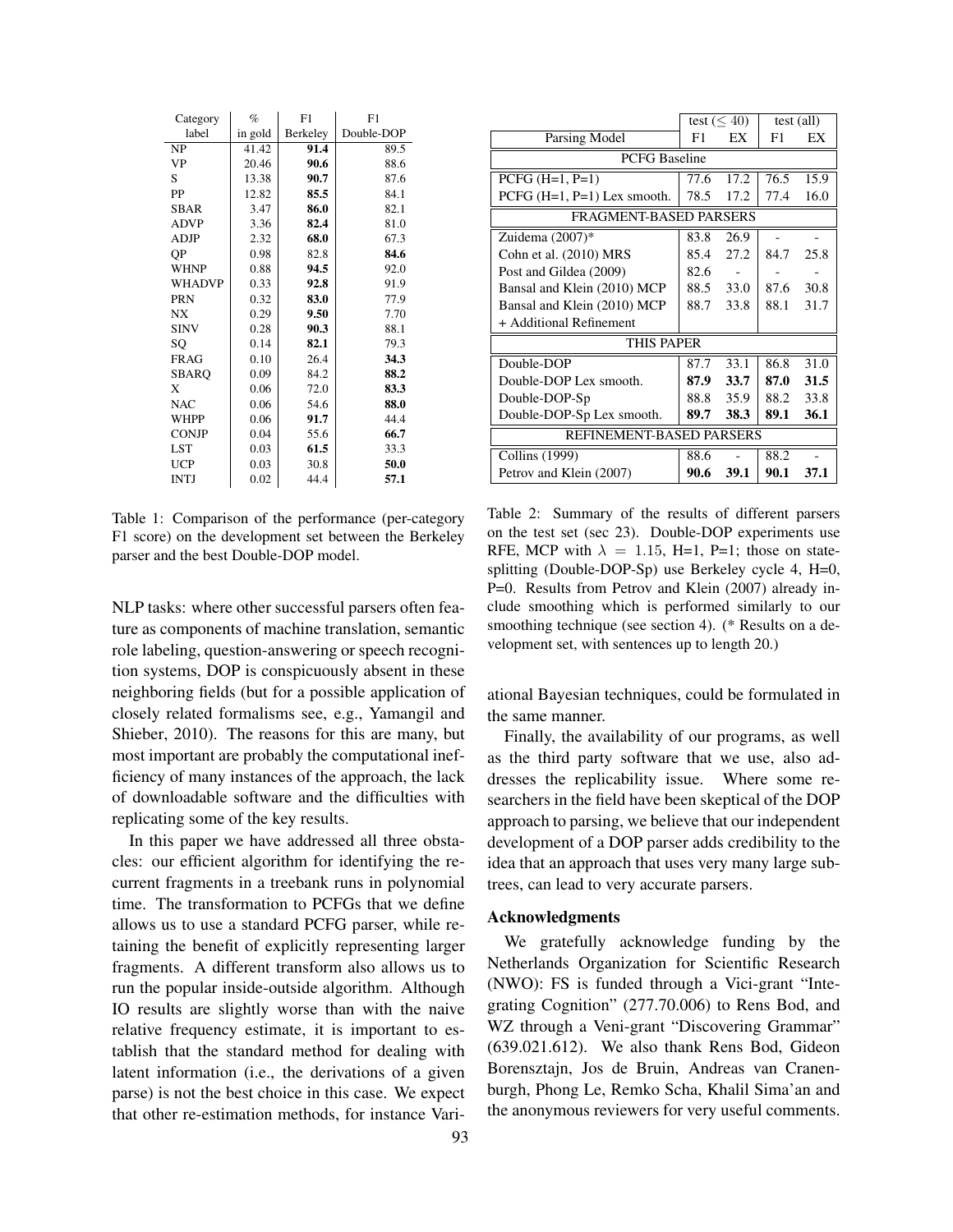# References

- Mohit Bansal and Dan Klein. 2010. Simple, accurate parsing with an all-fragments grammar. In *Proceedings of the 48th Annual Meeting of the ACL*, pages 1098–1107. Association for Computational Linguistics, Uppsala, Sweden.
- Rens Bod. 1992. A computational model of language performance: Data oriented parsing. In *Proceedings COLING'92 (Nantes, France)*, pages 855–859. Association for Computational Linguistics, Morristown, NJ.
- Rens Bod. 2001. What is the minimal set of fragments that achieves maximal parse accuracy? In *Proceedings of the ACL*. Morgan Kaufmann, San Francisco, CA.
- Rens Bod. 2003. An efficient implementation of a new DOP model. In *Proceedings of the tenth conference on European chapter of the Association for Computational Linguistics - Volume 1*, EACL '03, pages 19–26. Association for Computational Linguistics, Morristown, NJ, USA.
- Rens Bod, Khalil Sima'an, and Remko Scha. 2003. *Data-Oriented Parsing*. University of Chicago Press, Chicago, IL, USA.
- Gideon Borensztajn, Willem Zuidema, and Rens Bod. 2009. Children's Grammars Grow More Abstract with Age—Evidence from an Automatic Procedure for Identifying the Productive Units of Language. *Topics in Cognitive Science*, 1(1):175– 188.
- Eugene Charniak. 1997. Statistical parsing with a context-free grammar and word statistics. In *Proceedings of the Fourteenth National Conference on Artificial Intelligence*, pages 598–603. AAAI Press/MIT Press.
- Eugene Charniak and Mark Johnson. 2005. Coarseto-fine n-best parsing and maxent discriminative reranking. In *Proc. 43nd Meeting of Association for Computational Linguistics (ACL 2005)*.
- Trevor Cohn, Phil Blunsom, and Sharon Goldwater. 2010. Inducing tree-substitution grammars. *Journal of Machine Learning Research*, 11:3053– 3096.
- Michael Collins and Nigel Duffy. 2001. Convolution Kernels for Natural Language. In Thomas G.

Dietterich, Suzanna Becker, and Zoubin Ghahramani, editors, *NIPS*, pages 625–632. MIT Press.

- Michael Collins and Nigel Duffy. 2002. New ranking algorithms for parsing and tagging: Kernels over discrete structures, and the voted perceptron. In *Proceedings of 40th Annual Meeting of the ACL*, pages 263–270. Association for Computational Linguistics, Philadelphia, Pennsylvania, USA.
- Michael J. Collins. 1999. *Head-Driven Statistical Models for Natural Language Parsing*. Ph.D. thesis, University of Pennsylvania.
- Joshua Goodman. 1996. Efficient algorithms for parsing the DOP model. In *Proceedings of the Conference on Empirical Methods in Natural Language Processing*, pages 143–152.
- Joshua Goodman. 2003. Efficient parsing of DOP with PCFG-reductions. In Bod et al. (2003).
- Joshua T. Goodman. 1998. *Parsing inside-out*. Ph.D. thesis, Harvard University, Cambridge, MA, USA.
- Ray Jackendoff. 2002. *Foundations of Language*. Oxford University Press, Oxford, UK.
- Mark Johnson. 2002. The dop estimation method is biased and inconsistent. *Computational Linguistics*, 28:71–76.
- Mark Johnson, Thomas L. Griffiths, and Sharon Goldwater. 2007. Adaptor grammars: A framework for specifying compositional nonparametric bayesian models. In *Advances in Neural Information Processing Systems*, volume 16, pages 641– 648.
- Dan Klein and Christopher D. Manning. 2003. Accurate unlexicalized parsing. In *ACL '03: Proceedings of the 41st Annual Meeting on ACL*, pages 423–430. Association for Computational Linguistics, Morristown, NJ, USA.
- K. Lari and S. J. Young. 1990. The estimation of stochastic context-free grammars using the inside-outside algorithm. *Computer Speech and Language*, 4:35–56.
- Mitchell P. Marcus, Mary Ann Marcinkiewicz, and Beatrice Santorini. 1993. Building a Large Annotated Corpus of English: The Penn Treebank. *Computational Linguistics*, 19(2):313–330.